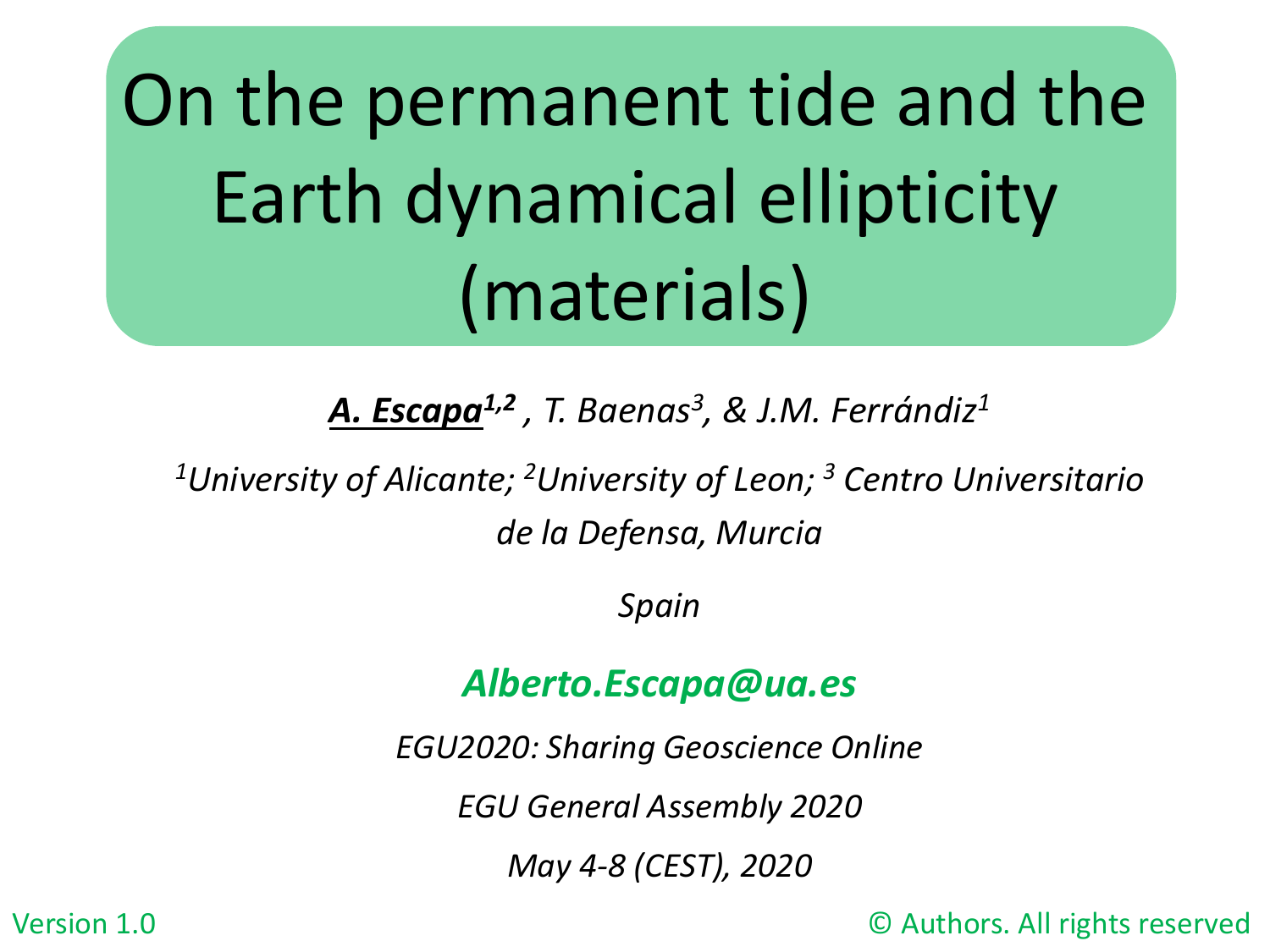#### Contents

- 1. Context
- 2. Some results
- 3. Summary

These materials are related to the paper *Precession of the non-rigid Earth: Effect of the mass redistribution* by Baenas, Escapa, & Ferrándiz (A&A 626, A58, 2019) available at [https://doi.org/10.1051/0004-6361/201935472.](https://doi.org/10.1051/0004-6361/201935472)

We refer the reader to that work in order to find the precise definition of the notations and symbols used in the next slides.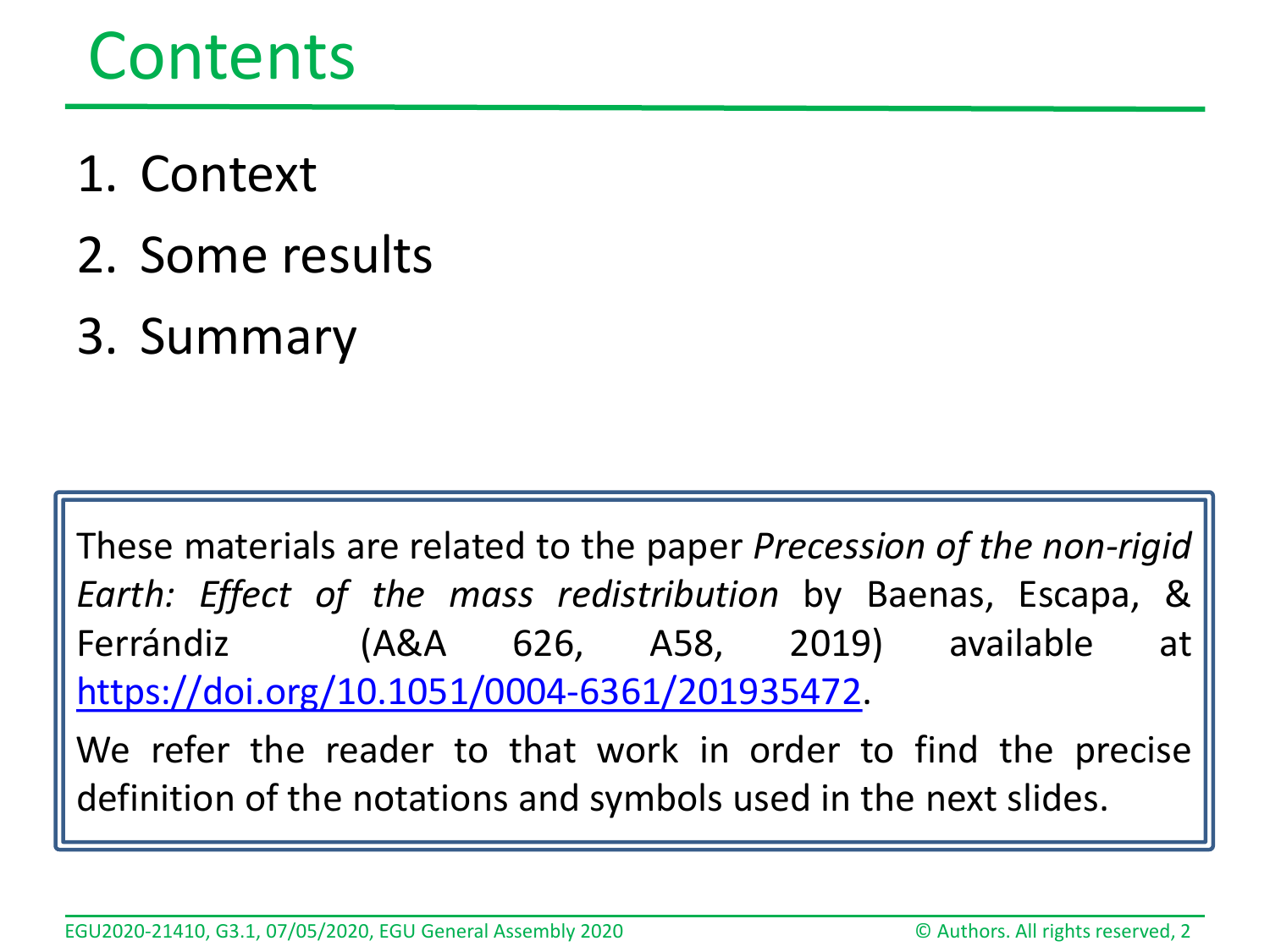- Conventional Earth precession and nutation stem from the torque exerted by external bodies, mainly by Moon and Sun
- $\Box$  That torque can be obtained through a multipole expansion of the gravitational potential energy —Earth+Moon and Earth+Sun— the second degree term being the most significant
- $\Box$  That term is linked to the Earth structure via its instantaneous matrix of inertia

$$
I'_{ij} = \int_{B'} \rho'(\mathbf{r}') \left( r'^2 \delta_{ij} - x'_i x'_j \right) d^3 \mathbf{r}',
$$

resulting the well-known MacCullagh's formula (1844)

$$
\mathcal{V}\left(\mathbf{r}_p\right)=-\frac{Gm_p}{2r_p^5}\sum_{i,j=1\left(j\geq i\right)}^5I'_{ij}\left[r_p^2\delta_{ij}-\left(3-2\delta_{ij}\right)x_{i,p}x_{j,p}\right]
$$

 $\square$  This potential provides the total effect arising from the perturbers *p* and can be split into undeformed —direct— and deformed—indirect— parts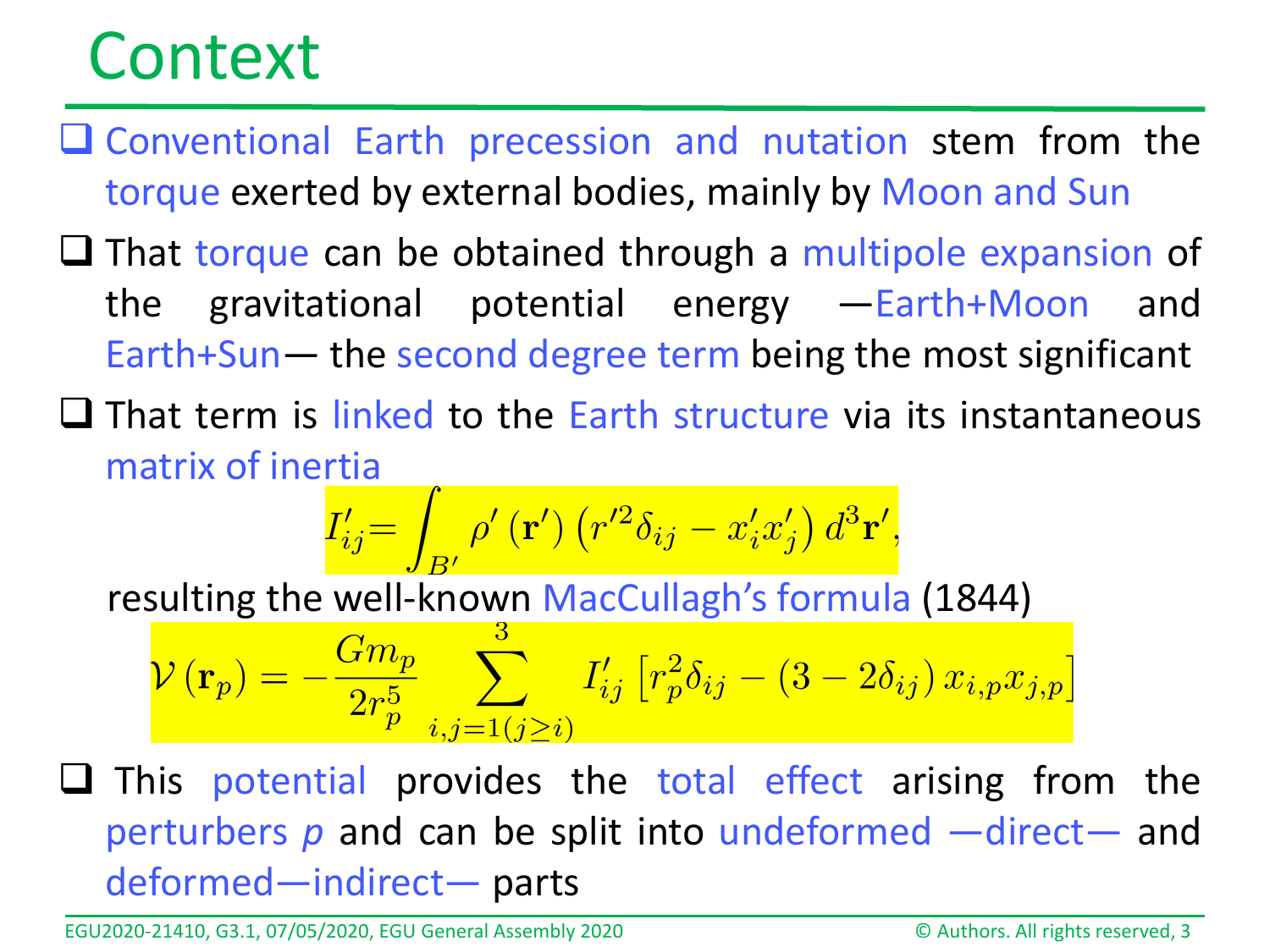$\Box$  The undeformed part is related to a "fictitious" Earth with no deformation, characterized by  $I = \text{diag} \{\overline{A}, \overline{A}, C\}$ , leading to  $\mathcal{V}(\mathbf{r}_p) = \frac{Gm_p}{2r_p^5}(C - \overline{A})\left(3x_{3,p} - r_p^2\right) = \frac{Gm_p}{r_p^3}(C - \overline{A})\mathcal{C}_{20,p}(\theta_p, \phi_p)$ 

- $\Box$  The deformed part is due to the redistribution of the elastic Earth caused by the direct action of the perturbers
- $\Box$  That redistribution results in a time-dependent contribution to the matrix of inertia

$$
\Delta I_q(t) = k_2 \left( \frac{m_q a_{\oplus}^5}{3r_p^3} \right) \left( \begin{array}{cc} \mathcal{C}_{20,q} - \frac{1}{2} \mathcal{C}_{22,q} & -\frac{1}{2} \mathcal{S}_{22,q} & -\mathcal{C}_{21,q} \\ -\frac{1}{2} \mathcal{S}_{22,q} & \mathcal{C}_{20,q} + \frac{1}{2} \mathcal{C}_{22,q} & -\mathcal{S}_{21,q} \\ -\mathcal{C}_{21,q} & -\mathcal{S}_{21,q} & -2\mathcal{C}_{20,q} \end{array} \right),
$$

entailing the redistribution tidal potential expression

$$
\mathcal{V}_t\left(\mathbf{r}_p\right)=\frac{Gm_p}{2r_p^5}\left[3\left(\begin{array}{c}x_{1,p}\\x_{2,p}\\\x_{3,p}\end{array}\right)^t\Delta\mathbf{I}_q(t)\left(\begin{array}{c}x_{1,p}\\\x_{2,p}\\\x_{3,p}\end{array}\right)-r_p^2\textrm{trace}\left\{\Delta\mathbf{I}_q(t)\right\}\right]
$$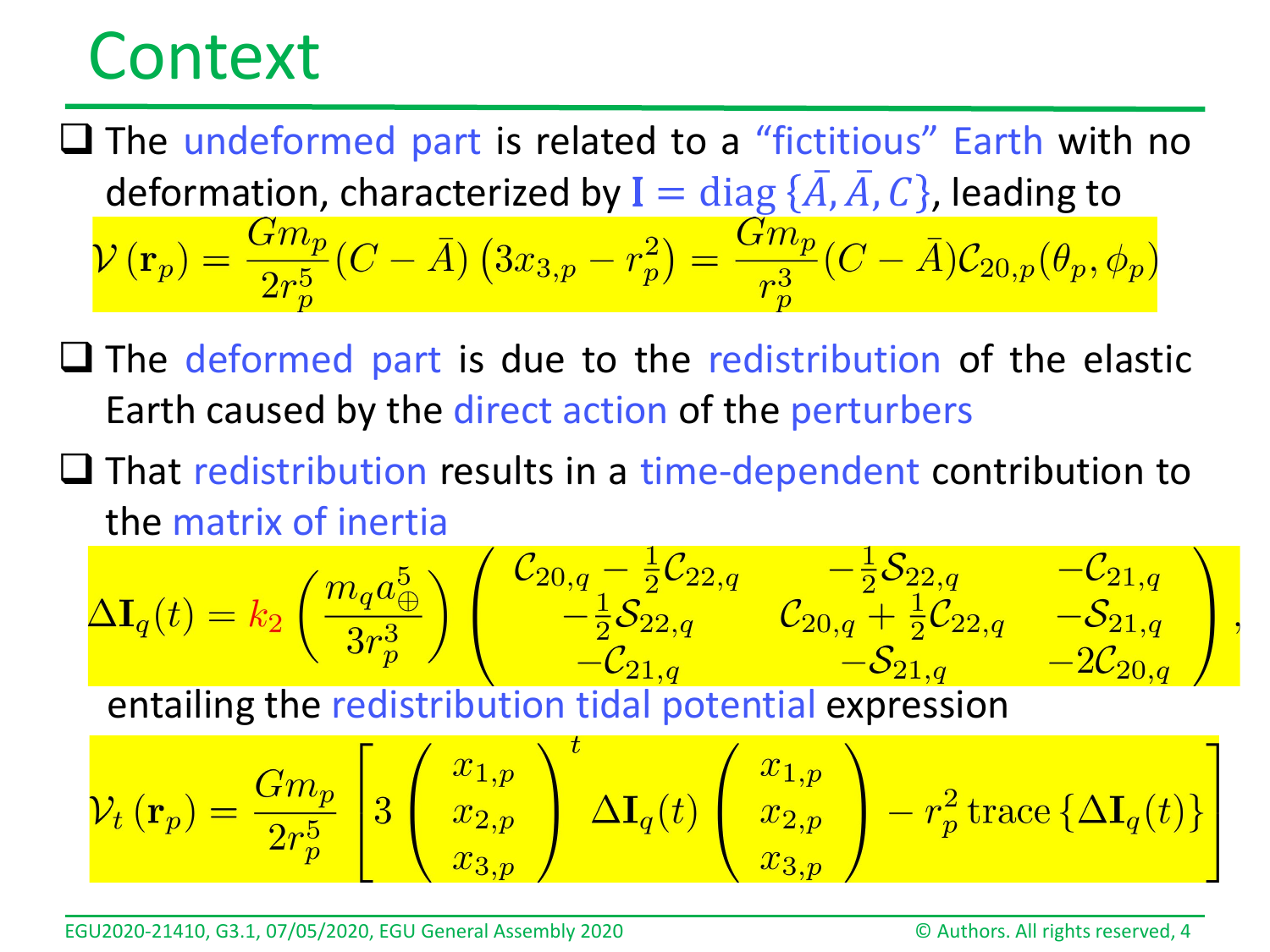- **The redistribution tidal potential**  $V_t(\mathbf{r}_p)$  **contributes to the** Earth precession and nutation (Baenas et al. 2019, 2020), summing up its effects to that of the direct potential  $V(r_n)$
- $\Box$  The precessional part is specially relevant from the point of view of stablishing a fundamental parameter: the Earth dynamical ellipticity or flattening (IERS Conventions 2010) precession constant (Bursa 1995, Groten 2004)<br> $H = \frac{C - \overline{A}}{C}$



 $\Box$  Its value is derived from that observed for the general precession in longitude  $p_A$  (e.g., Kinoshita & Souchay 1990), reduced to the its linear part  $p'_{A}$  —proportional to  $H$ —

 $p'_A = HF(\varepsilon) = p_A - p_S,$ 

where  $p_s$  accounts for other small contributions to the general precession of diverse origins (e.g., Williams 1994)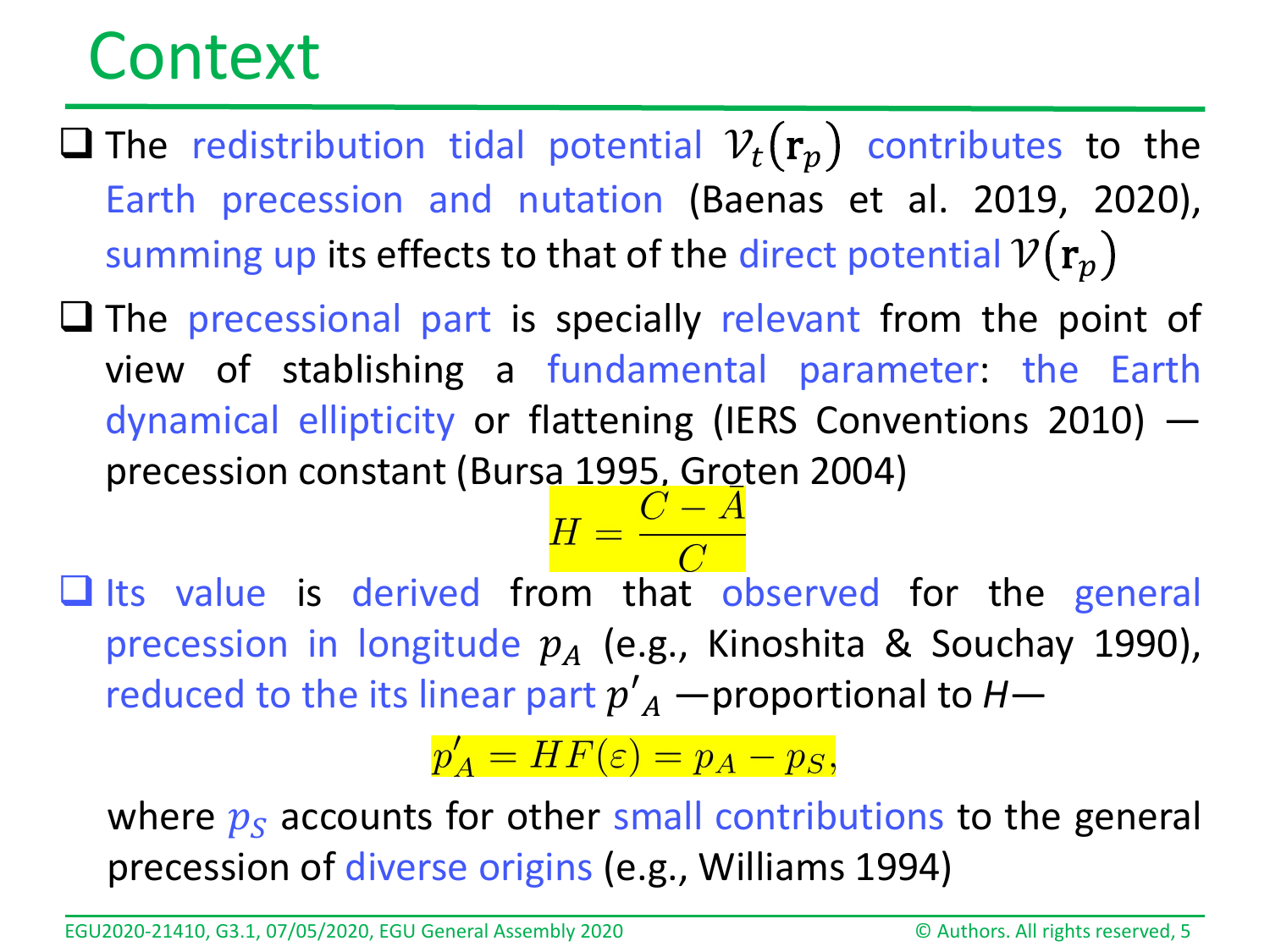- As we have pointed out, in the process of derivation of *H* from the precession it is involved the redistribution tidal potential  $v_t({\bf r}_p)$
- $\Box$  That potential is a function of time of quasi-periodic nature driven by the orbital motion of the Moon and the Sun
- $\Box$  However, its time average is different from 0, due to the presence of a zero frequency in the Fourier expansion: it gives raise to the permanent tide (e.g., Bursa 1995)
- In this way, the determined value of *H* can be subject to different tidal systems as it is the case, for example, of the second-degree zonal geopotential -Stokes- parameter  $J_2$ (e.g., Rapp et al. 1991, Bursa 1995, Groten 2004)
- Mean-tide, zero-tide, and free-tide systems can be considered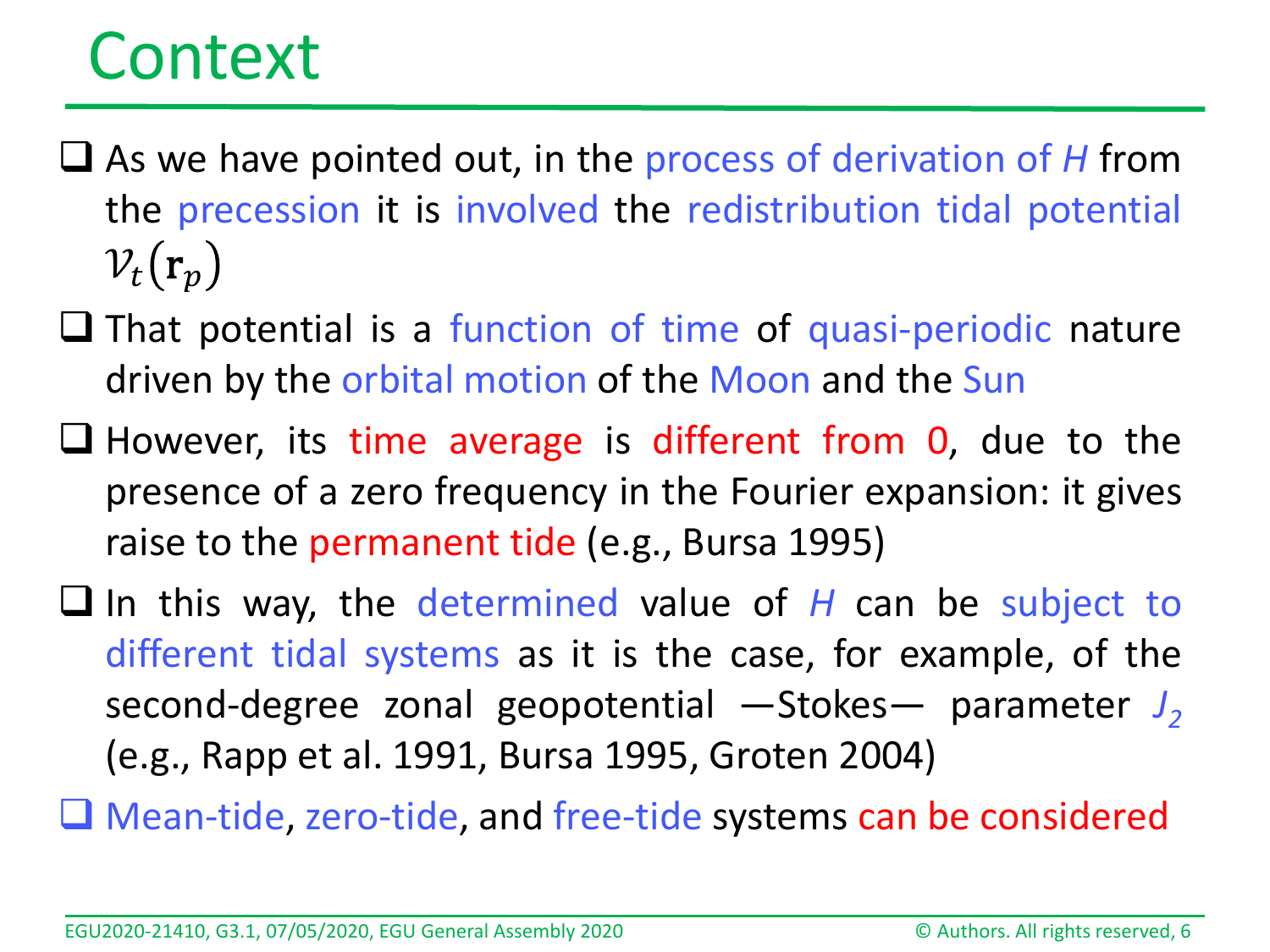#### **Tidal systems**

#### (see also Groten 2004, A2)

| <b>System</b>        | <b>Tide effects</b>          |                              |                 |                                                                                                                                                                                  |
|----------------------|------------------------------|------------------------------|-----------------|----------------------------------------------------------------------------------------------------------------------------------------------------------------------------------|
|                      | time-dependent<br>(periodic) | time-independent (permanent) |                 | <b>Characteristics</b>                                                                                                                                                           |
|                      |                              | direct                       | <i>indirect</i> |                                                                                                                                                                                  |
| <b>instantaneous</b> | retained                     | retained                     | retained        | It is the reality.                                                                                                                                                               |
| mean-tide            | removed                      | retained                     | <b>retained</b> | It reflects the constant effects caused by Sun and<br>Moon on the Earth (gravity/potential field and<br>geometry).                                                               |
| zero-tide            | removed                      | removed                      | retained        | It affects only the Earth's gravity/potential field, but not<br>the Earth's figure; i.e. zero-tide and mean-tide for the<br>Earth's surface (crust) are assumed to be identical. |
| tide-free            | removed                      | removed                      | removed         | It assumes that Sun and Moon do not exist (or are<br>moved to the infinity), far away from the reality.                                                                          |

*Permanent tide: a station displacement? Or a permanent component of the station positions?, Laura Sánchez, Deutsches Geodätisches Forschungsinstitut (DGFI-TUM)- Technische Universität München, Unified Analysis Workshop, Paris, France, Oct 2 - 4, 2019*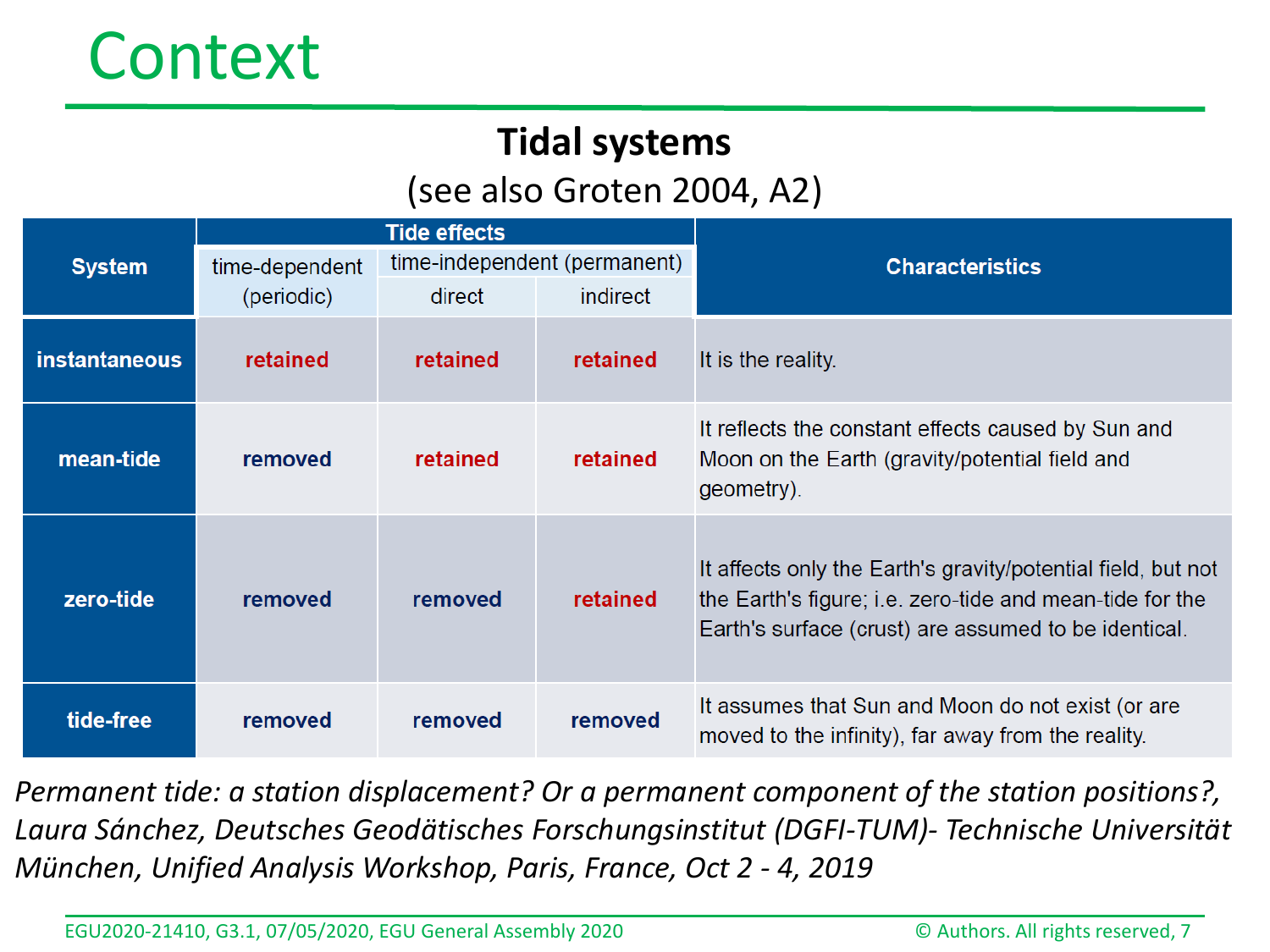- $\Box$  Resolution 16 adopted by the International Association of Geodesy (IAG) at its XVIII General Assembly (Hamburg, 1983) recommends that "*the indirect effect due to the permanent yielding of the Earth be not removed*" —zero-tide
- $\Box$  That was mainly motivated by the indistinguishability of that contribution from the constant part and the difficulties in modelling the Earth elastic response to long period forces common Love number  $k_2$  *versus* fluid one  $k_{2f}$
- $\Box$  It is possible, however, to move from one tidal system to another applying the proper corrections —some of them conventional
- **Q** Regarding  $J_2$ , its zero-tide tidal distortion value  $\delta J_2$  (e.g., Bursa 1995, Groten 2004) goes back to a development by Zadro and Marussi (1973)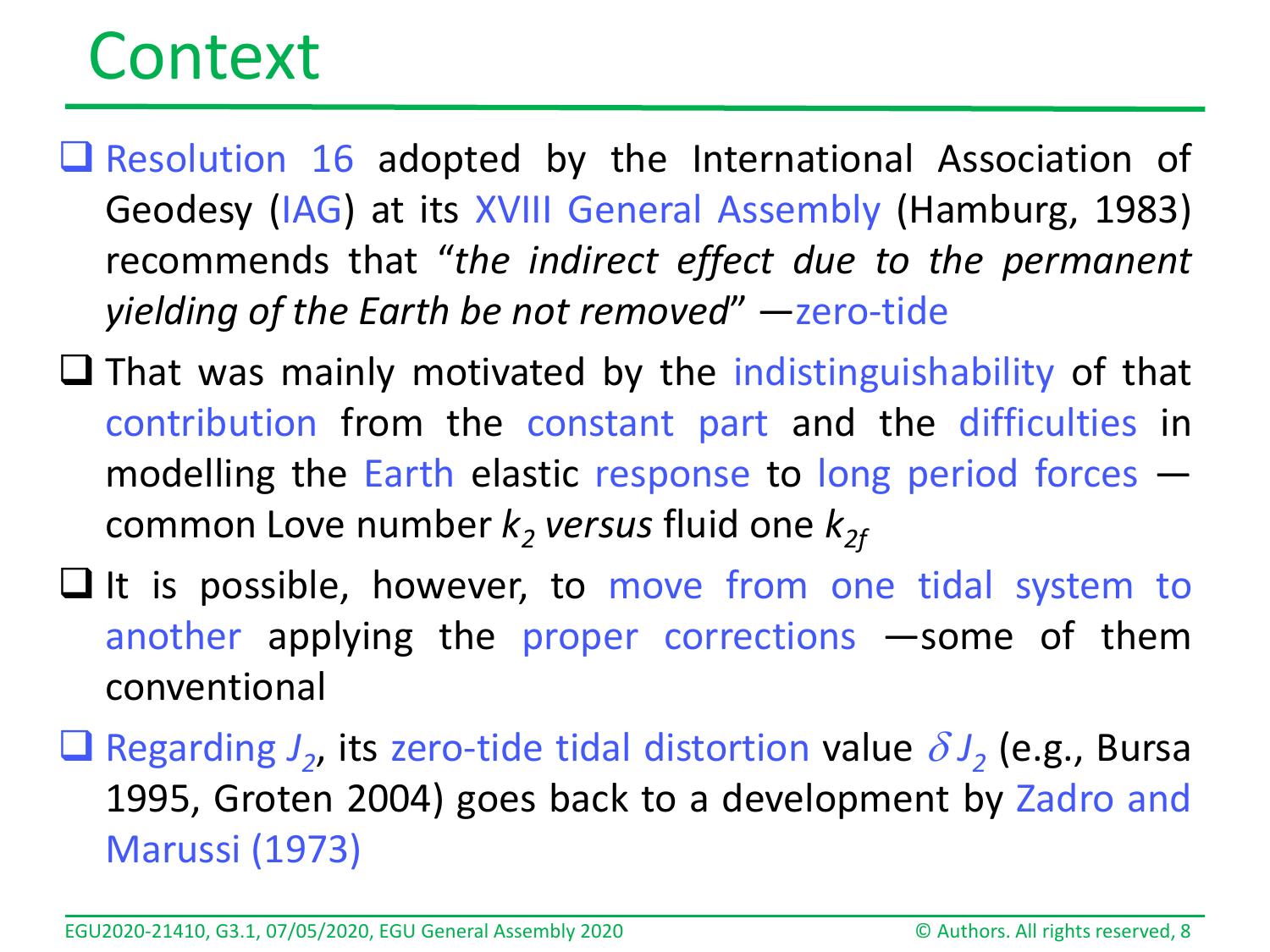- $\Box$  In the case of the dynamical ellipticity *H*, there is no explicit information about what tidal system is followed when providing its numerical value in the astronomical references
- □ This is the case in IAU2000/IAU2006 nutation/precession model (Mathews et al. 2002; Capitaine et al 2003) or in IERS Conventions 2010 —although there are some considerations about the permanent tide
- $\Box$  In the Current Best Estimates of the Parameters of Common Relevance to Astronomy, Geodesy, and Geodynamics (e.g., Bursa 1995, Groten 2000), it is supposed that the value of *H* is a zerotide one but this is likely an assumption (e.g., Marchenko & Schwintzer 2003 or Marchenko & Lopushanskyi 2018)
- **□** Since *H* and *J*<sub>2</sub> are combined to derive other Earth related parameters like, for example, *C/(MR2)*, it is relevant to refer both to the same tidal system —besides to have a consistent set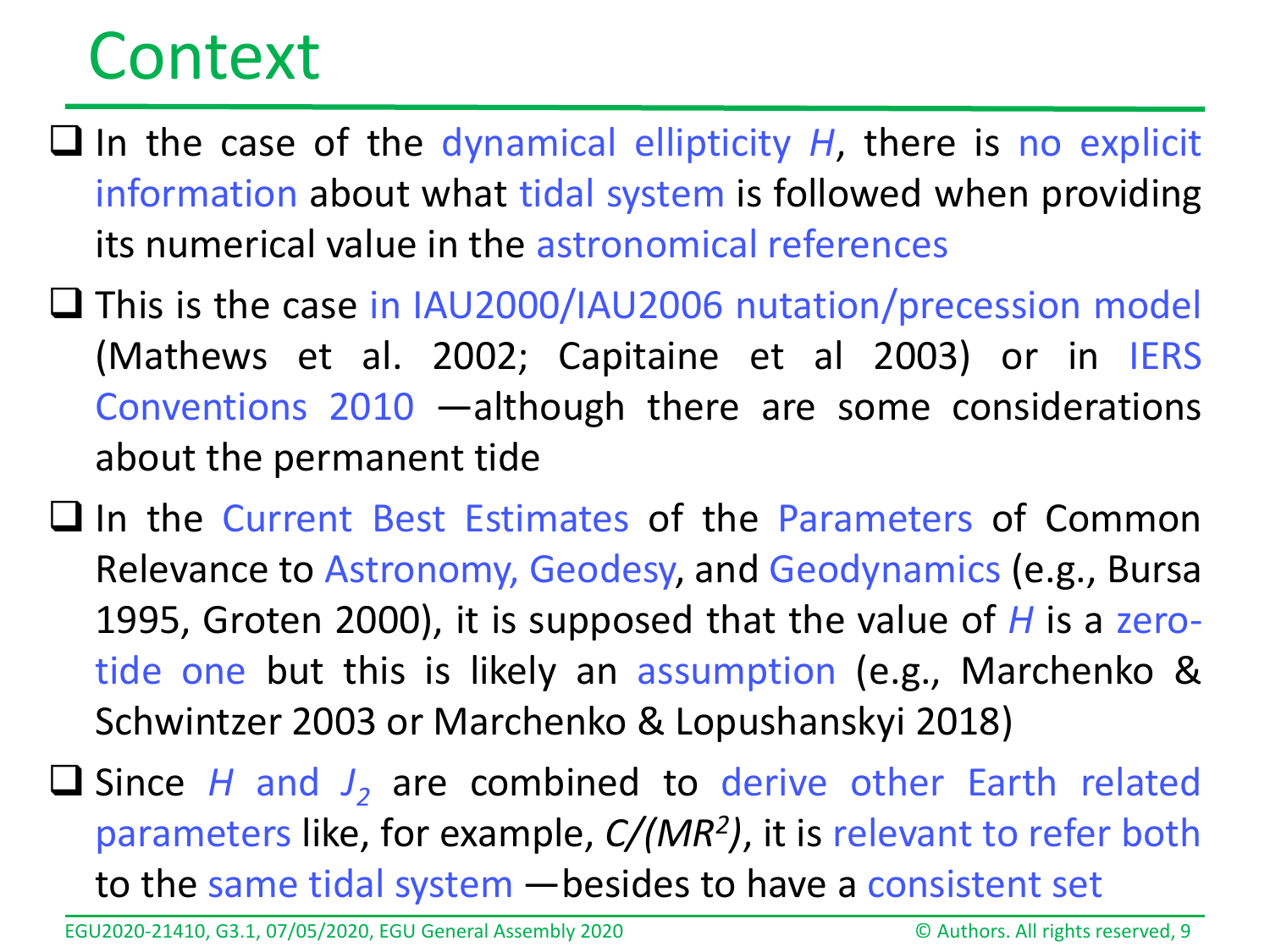### Contents

- 1. Context
- 2. Some computations
- 3. Summary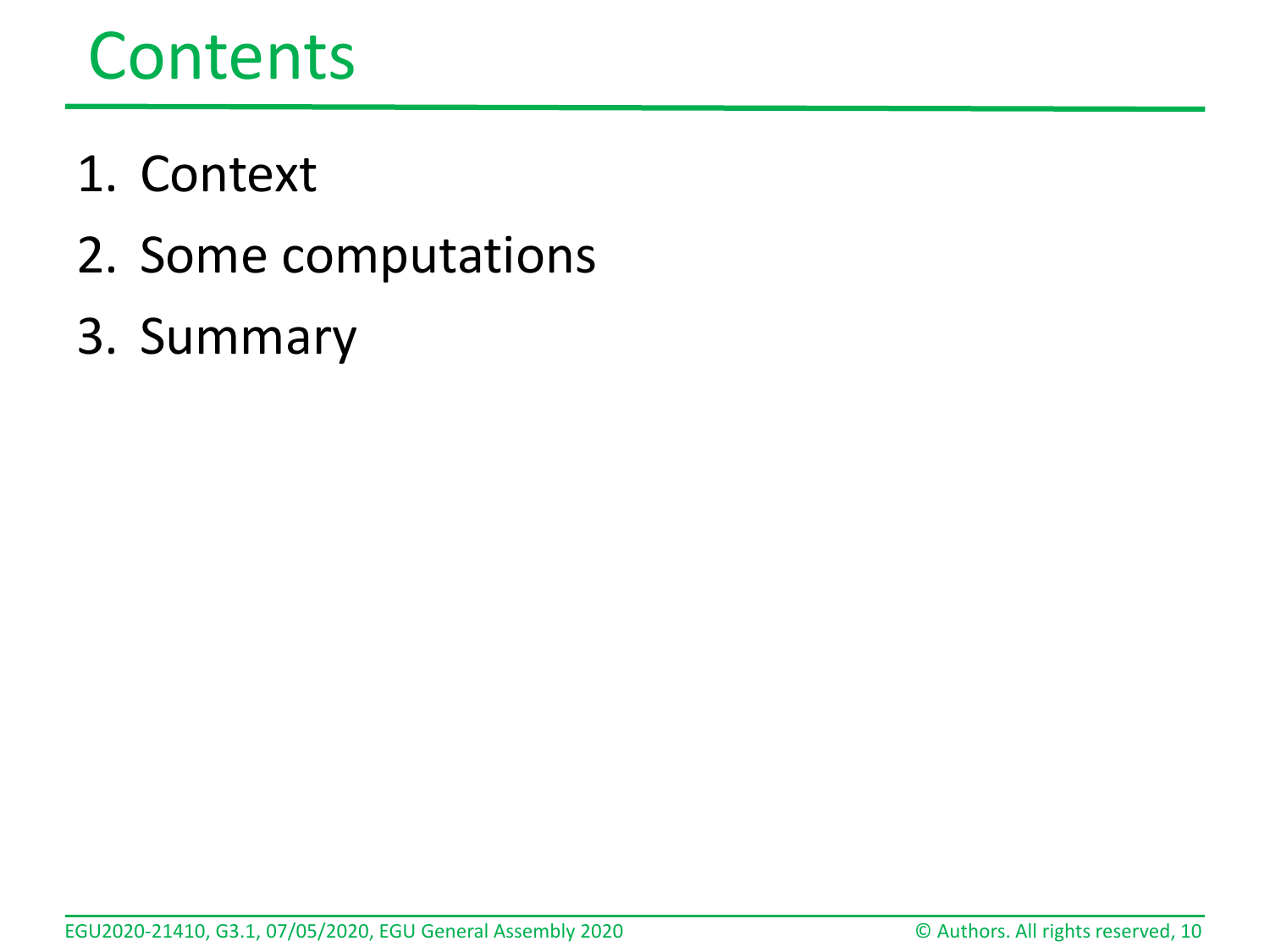- $\Box$  The effect of the redistribution tidal potential  $v_t(\mathbf{r}_n)$  on the Earth precession has been developed in Baenas et al. (2019)
- $\Box$  That process is also relevant in determining the tidal influence on *H*, entailing a consistent treatment of all the redistribution contributions that are worked out within the same framework
- $\Box$  We refer the reader to the complete derivations presented in Baenas et al. (2019) —see slide 2— giving here just an sketch of the main guidelines
- $\Box$  Within the scope of this communication, the central point is the Fourier expansion of  $V_t(\mathbf{r}_p)$  or, alternatively,  $\Delta I_q(t)$  through

$$
\begin{array}{rcl}\ r_p^2\mathcal{C}_{20,p} &=& \frac{1}{2}\left(3x_{3,p}^2-r_p^2\right),\\ r_p^2\mathcal{C}_{21,p} &=& 3x_{1,p}x_{3,p},\\ r_p^2\mathcal{S}_{21,p} &=& 3x_{2,p}x_{3,p}, \end{array}\quad \frac{r_p^2C_{22,p} &=& 3\left(x_{1,p}^2-x_{2,p}^2\right),\\ r_p^2\mathcal{S}_{22,p} &=& 6x_{1,p}x_{2,p},\end{array}
$$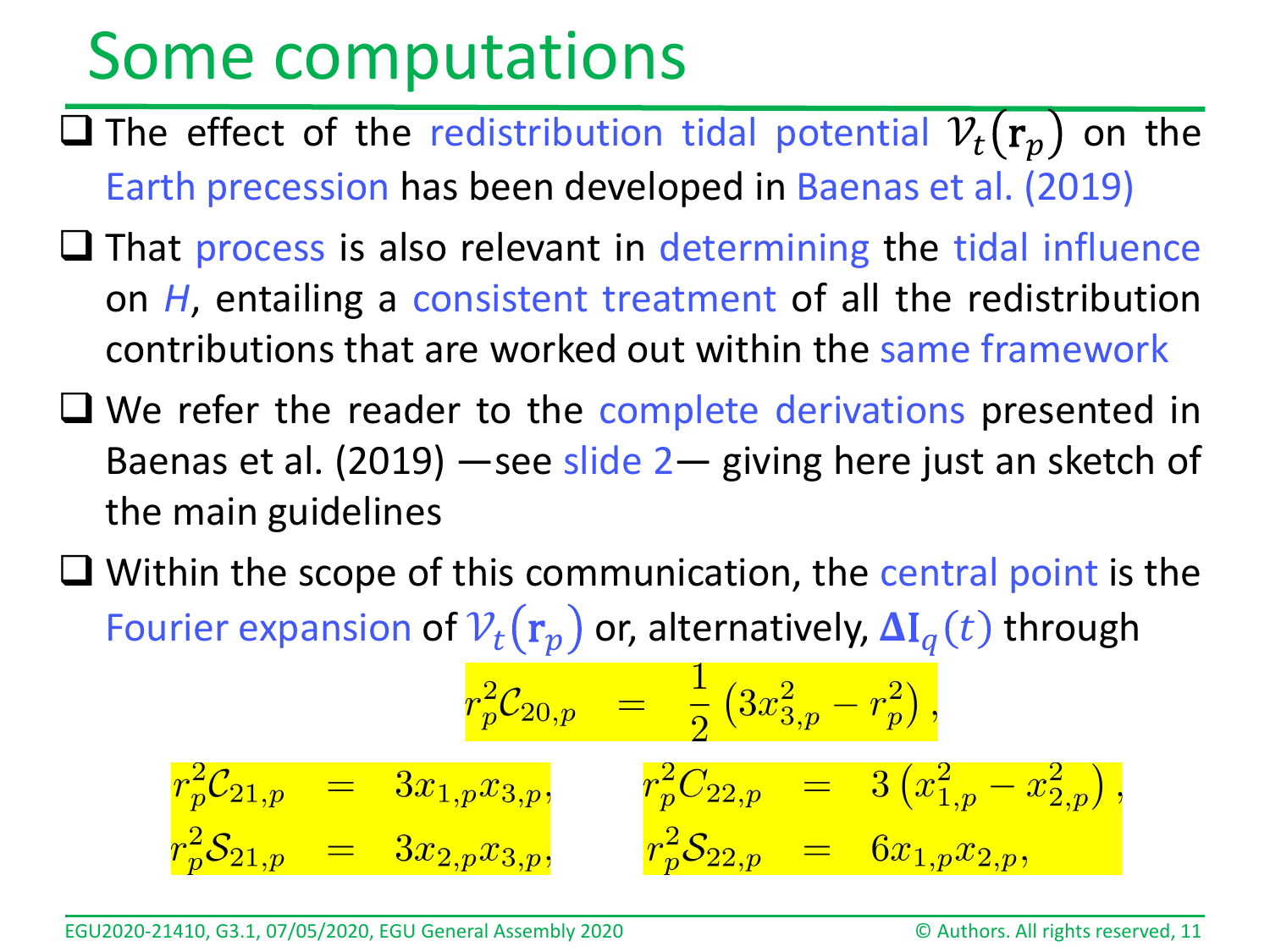- $\Box$  The coordinates of the perturbers are given with respect to a reference system attached to the Earth, whereas their evolution is known in the ecliptic of date by some ephemeris (e.g., ELP, VSOP, etc.)
- Within the Hamiltonian framework the transformation involves the Andoyer variables —describing the rotation of the Earth and some orbital functions and variables that characterize the Moon and the Sun motion. For example, we have

$$
\left(\frac{a}{r}\right)^3 \mathcal{C}_{20}(\eta, \alpha) \quad \simeq \quad 3 \sum_i B_i(I) \cos \Theta_i,
$$

$$
\left(\frac{a}{r}\right)^3 \mathcal{C}_{21}(\eta, \alpha) \quad \simeq \quad 3 \sum_{i, \tau = \pm 1} C_i(I, \tau) \sin \left(\mu + \nu - \tau \Theta_i\right)
$$

**Q** Just the zonal second-degree  $C_{20}$  has a non-zero average, since  $\mu + \nu \simeq \omega_{\text{th}}t + \omega_0$  and there is a zero orbital frequency  $\Theta_0 = 0$ in the Fourier decomposition set *i*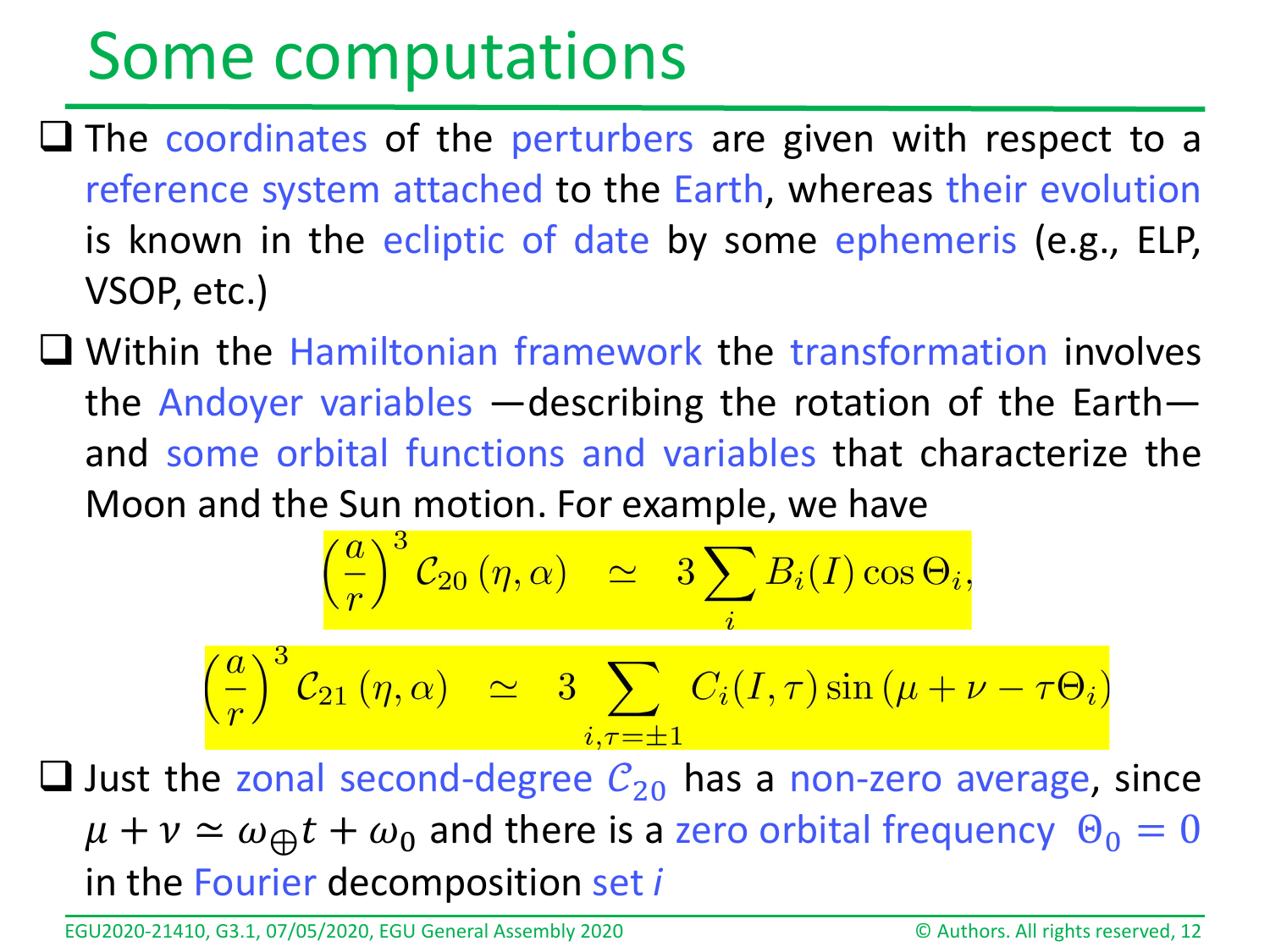# **Thence, it is possible to compute**  $\langle \Delta I_a(t) \rangle$ **<br>**  $\langle \Delta I_q(t) \rangle = k_2 \left( \frac{m_q a_\oplus^5}{a_q^3} \right) B_{0,q}(I) \left( \begin{array}{ccc} 1 & 0 & 0 \\ 0 & 1 & 0 \\ 0 & 0 & -2 \end{array} \right)$

**□** The orbital function  $B_{0,q}(I)$ ,  $I = -\varepsilon$  (Earth obliquity), was introduced in Kinoshita (1977)

$$
B_i(I) \;\; = \;\; - \frac{1}{6} \left( 3 \cos^2 I - 1 \right) A_i^{(0)} - \frac{1}{2} \sin 2I A_i^{(1)} - \frac{1}{4} \sin^2 I A_i^{(2)}
$$

 $\Box$  The Love number appearing in the former equation should be the fluid one  $-k_{2f} = 0.93$  (e.g., Lambeck 1980 or Bursa & Peck 1993), although in some conventional reduction it is is used  $k_2 = 0.3$  (e.g., Rapp et al. 1991)

 $\Box$  From those expressions, we get the contribution of the zero tidal distortion of *H* —Darwin's theorem is involved —

$$
\delta H \simeq \frac{3}{2} \frac{\Delta C}{C} = -k_2 \left( \frac{3a_{\oplus}^5}{C} \right) \sum_{q=m,s} \left( \frac{m_q}{a_q^3} \right) B_{0,q} \simeq 8.8716 \times 10^{-8} k_2
$$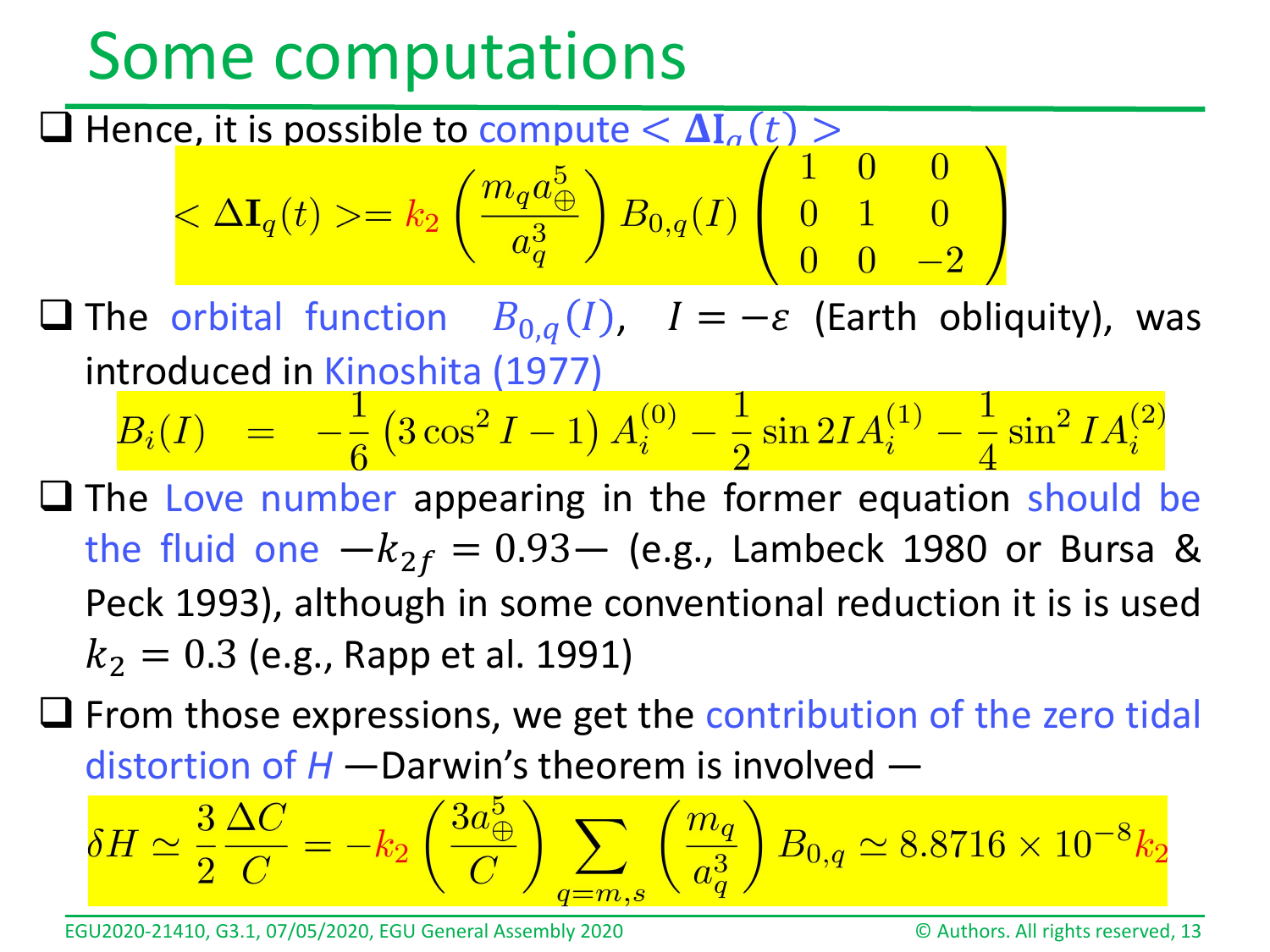$\Box$  The former procedure can also be applied to derive  $\delta J_2$  with (Bursa, Groten, & Sima 2008)<br> $\delta J_2 \simeq \frac{3}{2} \frac{\Delta C}{m_{\oplus} a_{\rm e}^2},$ 

providing a value of 3.1279  $\times$  10<sup>-8</sup> $k_2$ , quite close from that reported in Groten (2004),  $3.07531 \times 10^{-8}$ k<sub>2</sub>

 $\Box$  The small differences (a relative error of 1.5%) can be due to the different orbital ephemeris used —the employed here being more precise— although it is necessary to revise the values of the Earth parameters entering into the computations

 From the point of view of obtaining *H* from the general precession in longitude, the precession due to δ*H* must not be considered in the reduction process, since observationally we cannot distingue the indirect effect in *H*

EGU2020-21410, G3.1, 07/05/2020, EGU General Assembly 2020 © Authors. All rights reserved, 14  $\Box$  However, the precession rate due to the non permanent tides must be considered when deriving the  $p'$ <sub>A</sub> value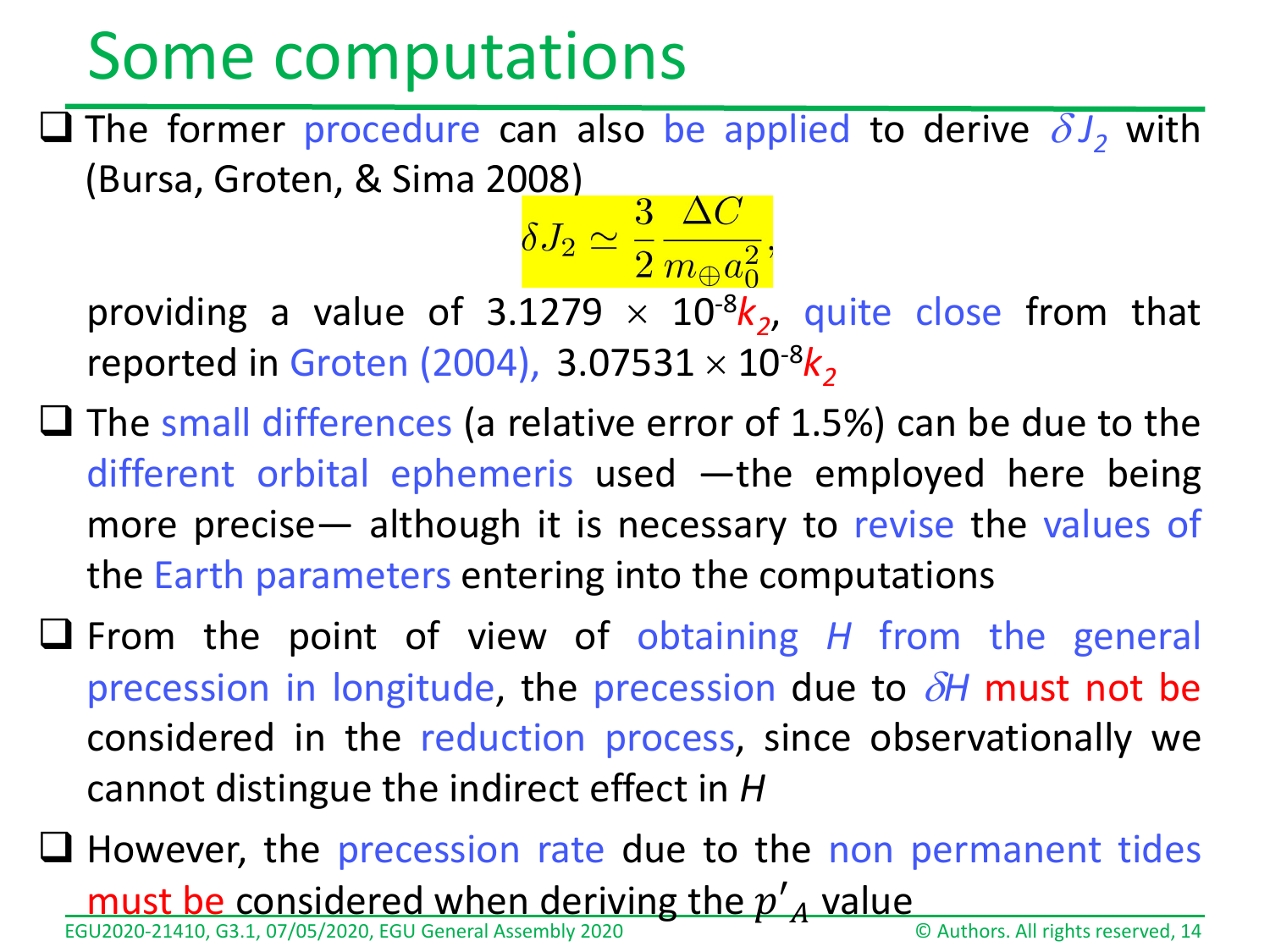## Contents

- 1. Context
- 2. Some computations
- 3. Summary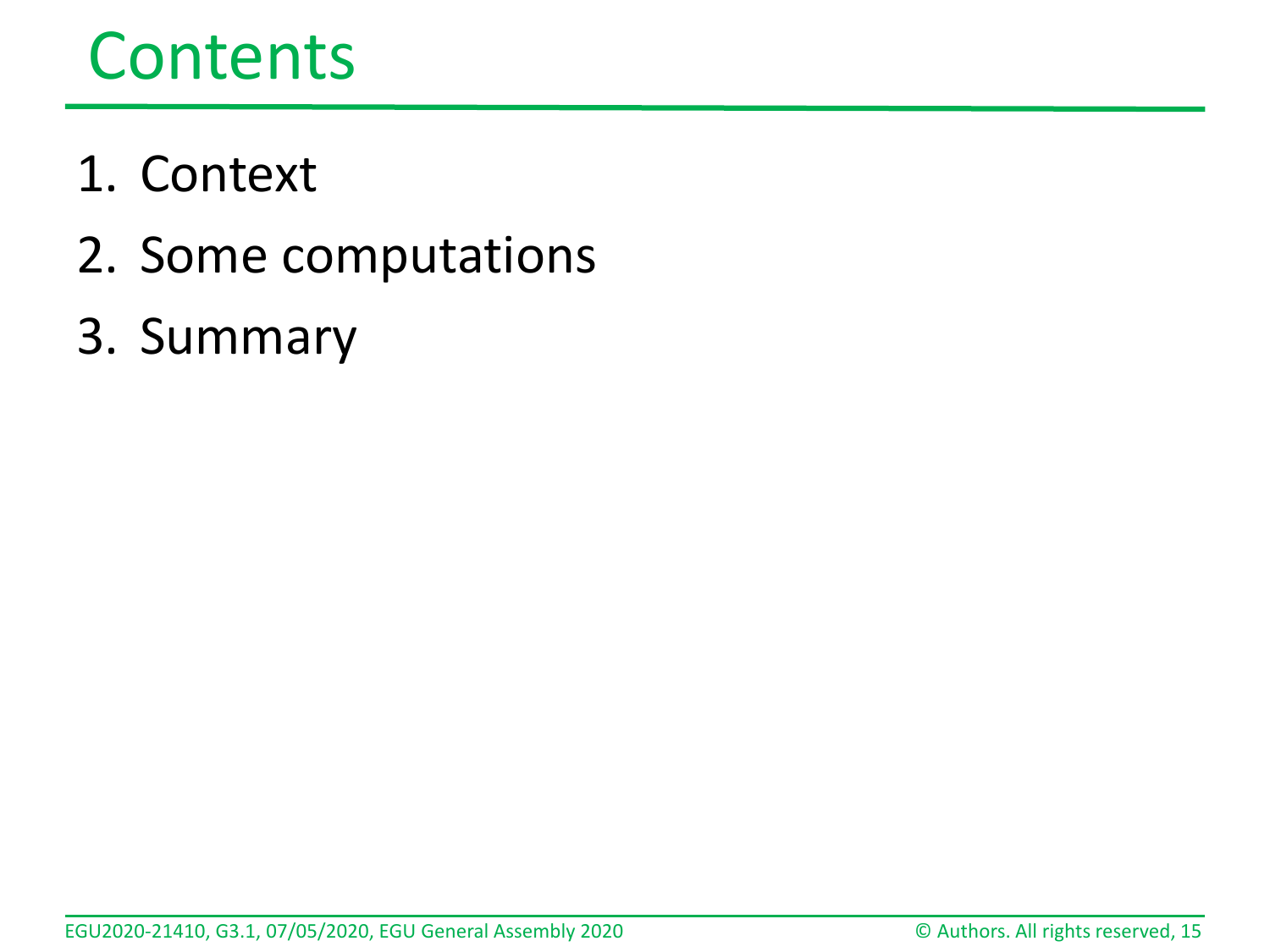# Summary

- As other Earth related parameters, the dynamical ellipticity *H* is affected by the redistribution of mass due to the action of the Moon and the Sun on the non-rigid Earth
- U By using the same theoretical framework as for Earth precession/nutation modelling, we have derived the zero tidal distortion of *H* with  $\delta$ *H*= 8.8716  $\times$  10<sup>-8</sup> $k_2$ , providing an updated analytical expression with respect to that of Zadro and Marussi (1973) that can also be used to compute  $\delta J_2$
- When determining *H* from the general precession in longitude, it is necessary to recall that the precession due to δ*H* must no be accounted for in the reduction process
- $\Box$  However, the redistribution contributions due to the non permanent tides must be considered and are not negligible (Baenas et al. 2019)